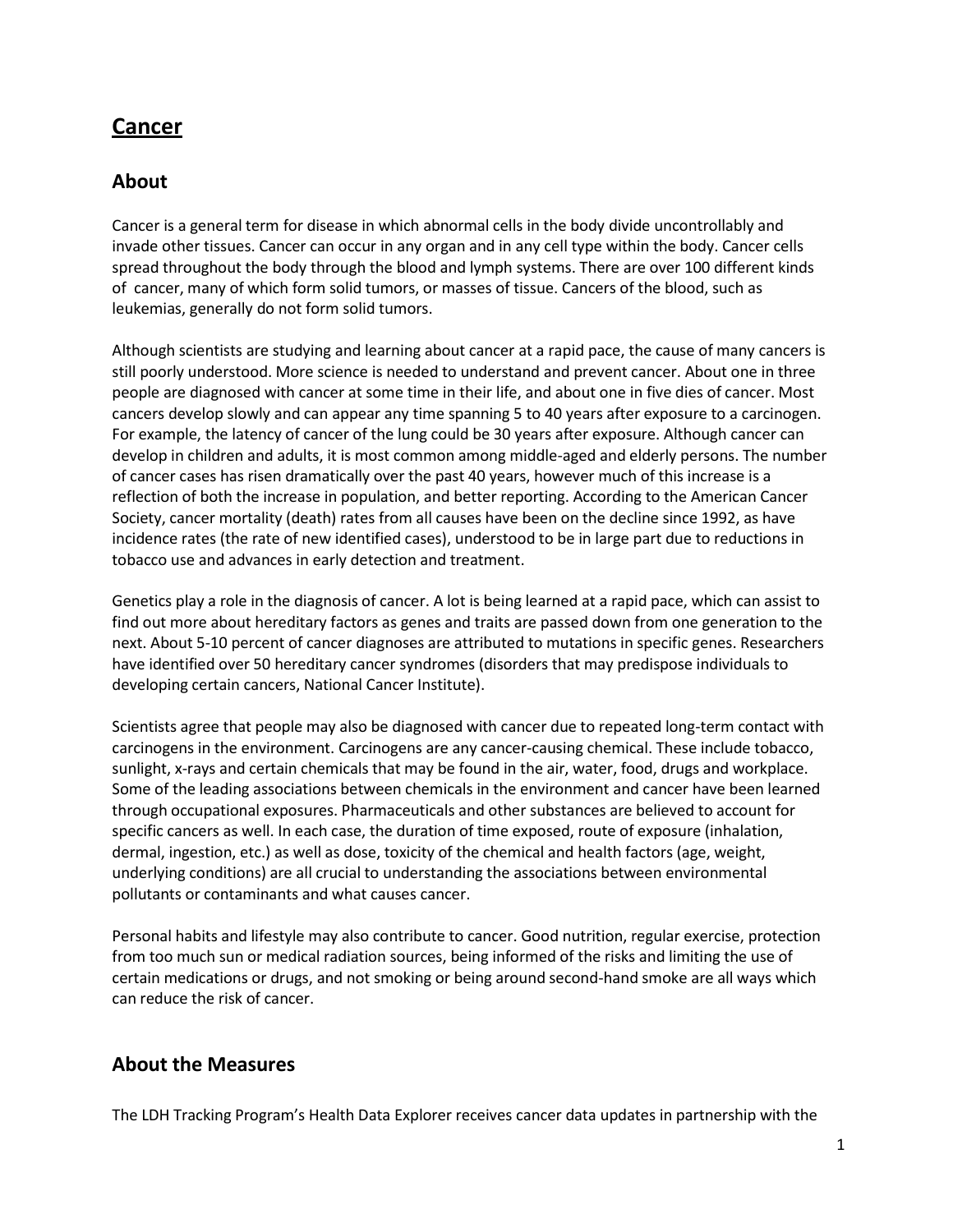Louisiana State University Health Sciences Center (LSUHSC) Louisiana Tumor Registry (LTR). Cancer data can be explored directly and in more expansive ways via the LTR [Louisiana Interactive Data Visualization.](https://sph.lsuhsc.edu/louisiana-tumor-registry/data-usestatistics/louisiana-data-interactive-statistics/) To view the data on the Health Data Explorer with environmental, population and exposure data, go to [Explore Data.](https://healthdata.ldh.la.gov/)

The following cancer data are available for query of the LDH Tracking Health Data Explorer:

- Age-adjusted Cancer Incidence Rates, by US Census Tract and State, 2005-201[5 report,](https://sph.lsuhsc.edu/wp-content/uploads/2019/04/01_Cancer-Incidence-in-LA-by-Census-Tract-2005-2015_FINAL_2019-4-26.pdf) 2008-2017 [report.](https://sph.lsuhsc.edu/wp-content/uploads/2021/03/01_Cancer-Incidence-in-LA-by-Census-Tract-2008-2017.pdf)
- Average Annual Rates per 100,000 and Counts, by Parish and State, at 5- and 10-year aggregations

Please visit:<https://sph.lsuhsc.edu/louisiana-tumor-registry/> for more information. The LDH Tracking Program tracks the average annual incidence rates and the annual counts of new cases for the following types of cancer for all age groups and, if noted, childhood groups:

- Acute Lymphocytic Leukemia (includes childhood)
- Acute Myeloid Leukemia (includes childhood)
- Bladder
- Brain and Central Nervous System (includes childhood)
- Breast (Female and Male)
- Chronic Lymphocytic Leukemia
- Colorectal
- Esophageal
- Kidney
- Laryngeal
- Leukemia (includes childhood)
- Liver and Hepatic Bile Duct
- Lung
- Melanoma of the Skin
- Mesothelioma
- Non-Hodgkin Lymphoma
- Oral Cavity and Pharyngeal
- Pancreatic
- Prostate
- **Stomach**
- Thyroid

# **About the Data**

#### PARISH AND STATE-LEVEL DATA

- Confidentiality of cancer cases is protected through employment of a numerator suppression rule based on Louisiana Tumor Registry (LTR) guidelines. Cancer rates based on 16 or fewer cases may not be reliable, thus these rates are not released. Counts of under 6 cases are considered confidential data and are not released.
- Cancer case definitions are based on Surveillance Epidemiology and End Results (SEER) Site Recode classifications.
- Parish of residence is based on the address at the time of diagnosis. No information is available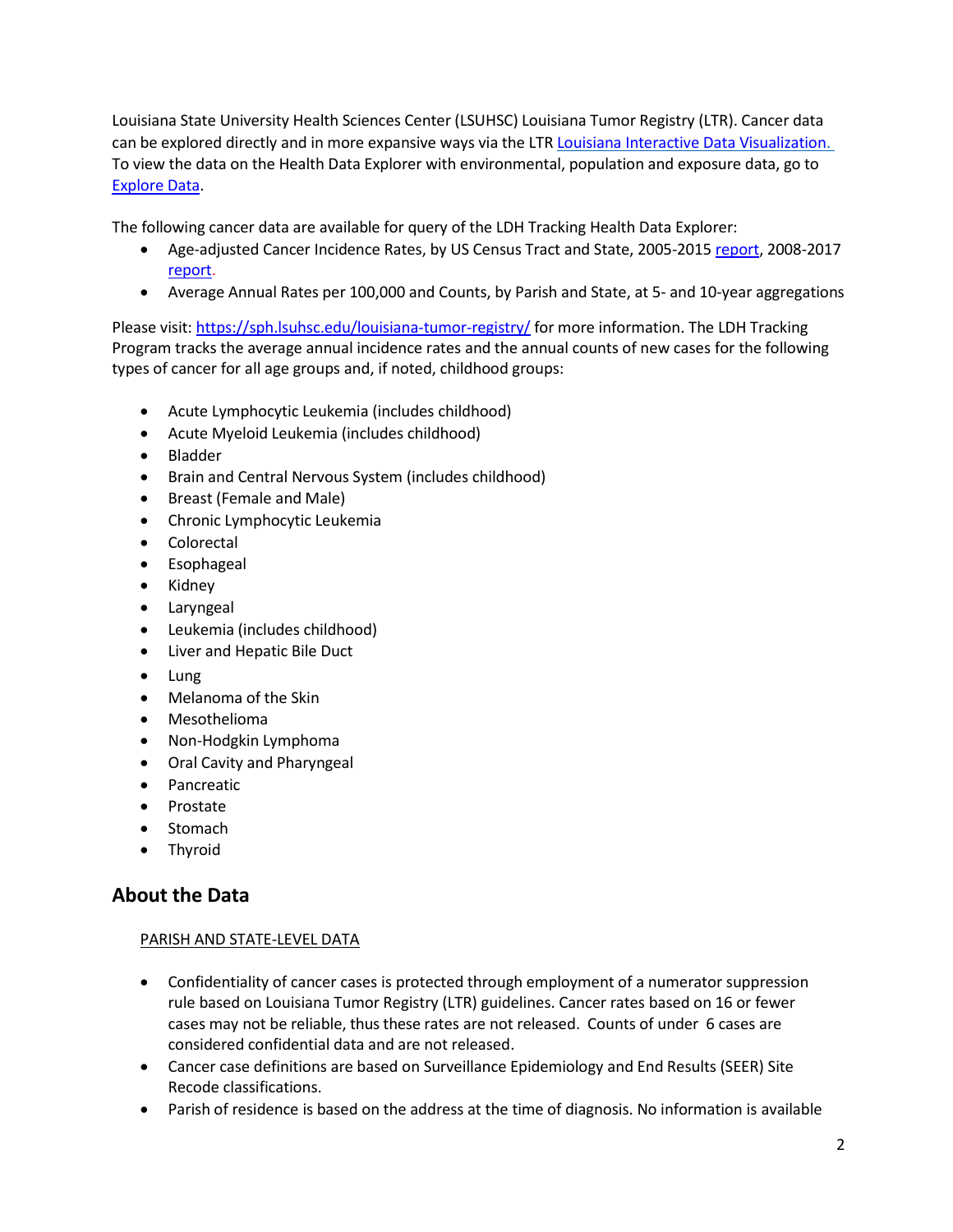on the location of prior residences or personal exposure history.

- Average Annual Incidence Rates are age-adjusted to the 2000 U.S. standard population. Rates for Louisiana are based on the entire state population combined, rather than an average of all the parish rates.
- Data are reported by tumor type or cancer site. Information is collected for each separate cancer when a person is diagnosed with more than one type of cancer.
- Records with unknown age, gender or parish of residence are not included in these data.
- The data describe invasive cases only with the exception of in situ and invasive cases for bladder cancer.
- Cancer incidence rates are related to periods of time and are calculated based on the exact date of onset of a new case of cancer (i.e. the date of diagnosis).
- In 2005, Hurricanes Katrina and Rita impacted populations and record keeping within the Gulf Coast. Thus, the average annual incidence rates were calculated using the number of cases diagnosed in the first half of 2005 from January – June. Assumptions were made that there was an equal number of cancers during July – December 2005.
- Rates normally vary from one parish to another, and the differences may sometimes be significantly higher or lower than the statewide average. It's important to remember, however, that a parish border is just a line that usually has no meaning in a biological sense. When one crosses that line, the environmental conditions don't change. Nor do residents' family histories or genes. Those differences by parish rates are probably just a chance occurrence. On the other hand, differences by race or by sex are often important, as they reflect biological and genetic differences as well as possible differences in exposures to carcinogens or in access to healthcare. Public health professionals study those variations to target places where screening programs are needed—or where screening programs have led to a decline in incidence.

CENSUS TRACT-LEVEL DATA. For specific information and metadata, please reference the full reports provided by the Louisiana Tumor Registry. Reports are provided at the following website: [https://sph.lsuhsc.edu/louisiana-tumor-registry/data-usestatistics/.](https://sph.lsuhsc.edu/louisiana-tumor-registry/data-usestatistics/) Features include an interactive "How to Identify Your Census Tract" within the report introduction.

- Census Tract Identifiers: An eleven-digit number identifies the census tract. Digits 1 and 2 are the state code. For Louisiana, this is "22." Digits 3-5 are the parish code. For example, Acadia Parish is "001." Digits 6-11 are the census tract code. See report introduction for further clarification on census tract codes.
- Background: In 2017, during the Louisiana Regular Session, legislators passed House Bill 483 (Act No. 373), authorizing the LTR to publish cancer incidence counts and rates for individual census tracts, unless such data would disclose the identity of any person to whom the data was related, thus violating the requirements of the Health Insurance Portability and Accountability Act (HIPAA), which governs the use and disclosure of protected health information (45 CFR 164.514). Public cancer incidence data below the parish level in Louisiana first became available through LTR reports in 2018.
- These reports contain the cancer incidence data for diagnosis years (1) 2005 through 2015 and (2) 2008 through 2017 for all cancers combined, as well as for the specific cancer types (i.e., prostate, lung & bronchus, female breast, colon & rectum, kidney & renal pelvis, non-Hodgkin lymphoma, urinary bladder, melanoma of the skin, pancreas, oral cavity & pharynx, leukemia, thyroid, corpus uterus, liver & intrahepatic bile duct, myeloma, and stomach). Incidence rates and counts for other cancers are not provided because even after combining ten years of data together, the case counts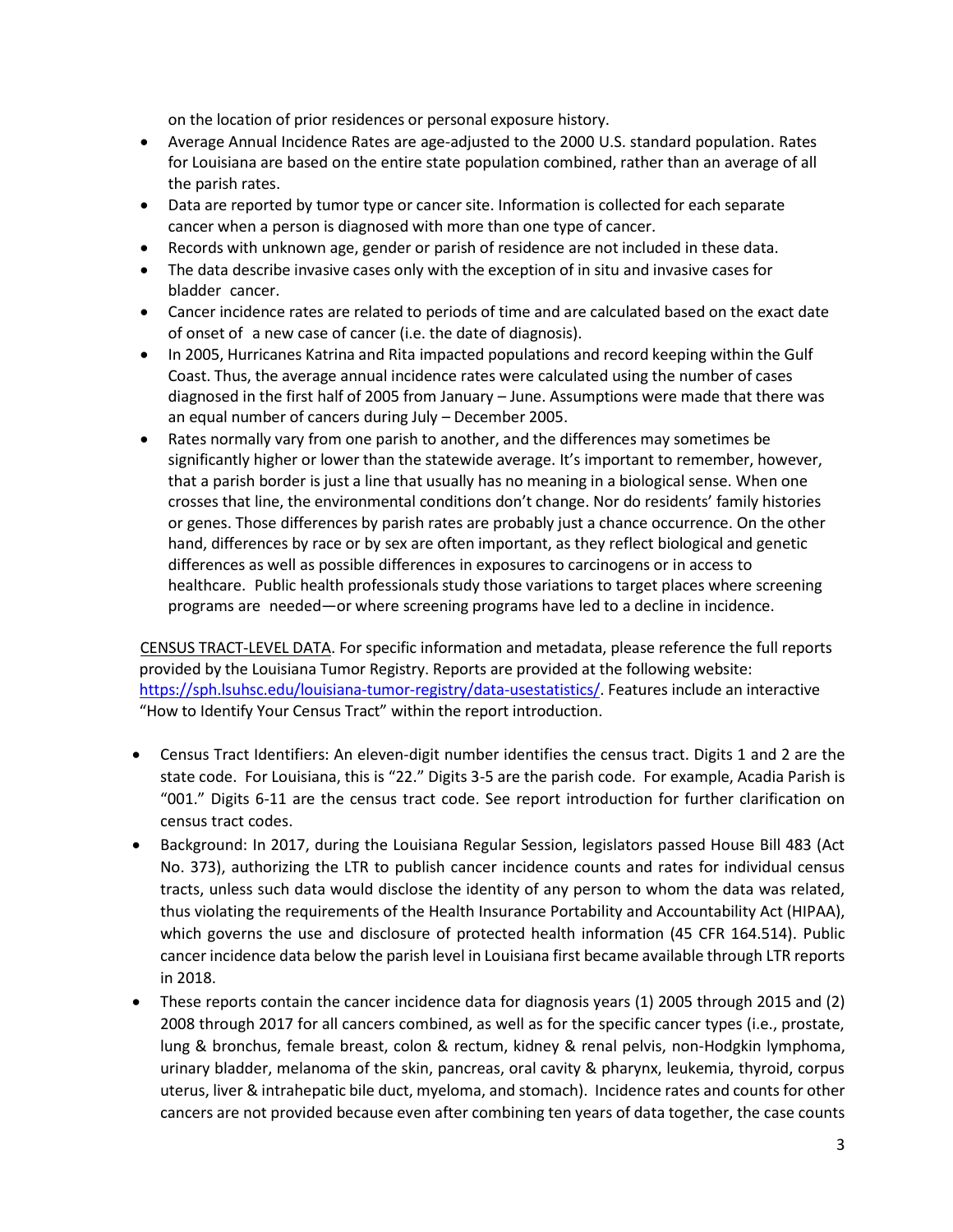are too low and/or the population size is too small to meet the publication criteria. The LTR only collects data on reportable cancers as defined by national standard setters.

- Publication Criteria: To comply with legislative restrictions pertaining to HIPAA rules for protecting cancer patient privacy and USCS standards for generating reliable cancer incidence rates, the LTR combined cancer data from multiple years to increase the number of census tracts meeting the publication criteria (population >20,000 and case count ≥16) so that their cancer incidence could be presented in this report.
- Cancer incidence rates in this report are presented as age-adjusted rates, which is a standard way to report cancer rates. The age adjustment allows for meaningful comparisons of cancer incidence rates across different census tracts by controlling for differences in age distributions of the populations. This control is important because cancer is diagnosed more frequently among the elderly. Age-adjusted rates are the weighted average of the age-specific rates, where the weights represent the age distribution of a standard population. The 2000 U.S. Standard Population was used in this report, which is consistent with current publications of cancer incidence rates in the U.S.
- Please refer to individual reports for more information on cancer incidence calculations, the population data used and data summary/discussion.

# **Disclaimer**

Data are intended to spur further research and should be used only as a starting point to understanding how the environment and other contributing factors may be connected to disease. Datasets presented on this site are intended to answer some basic questions, but should ultimately lead to further inquiry and more detailed study.

Data limitations should be noted if conducting exploratory ecological studies with these data. Limitations may include data gaps, reporting discrepancies (for example, a disruption of reporting or instrument recording following hurricanes) and insufficient data on all potentially confounding factors. There are numerous additional factors which may contribute to disease onset. These include genetics, access to health care, existing health conditions, medicines, other chemical substances we come into contact with or ingest, nutrition, route and duration of exposure, level of activity, level of stress, and many others.

Responsible use of this data therefore requires exercising caution when drawing conclusions based solely on views of the limited available data. Any perceived relationship, trend, or pattern apparent in the data should not be interpreted to imply causation; may in fact be unrelated; and should be regarded as preliminary, and potentially erroneous, until more in-depth study and if applicable, statistical evaluation, can be applied. The LDH Bureau of Health Informatics and Environmental Public Health Tracking Program cannot guarantee the completeness of the information contained in these datasets and expressly disclaim liability for errors and omissions in their content.

### **Data Sources**

**•** [Louisiana](http://sph.lsuhsc.edu/louisiana-tumor-registry) Tumor Registry

# **Additional Information**

**•** [Louisiana](http://louisianatumorregistry.lsuhsc.edu/) Tumor Registry